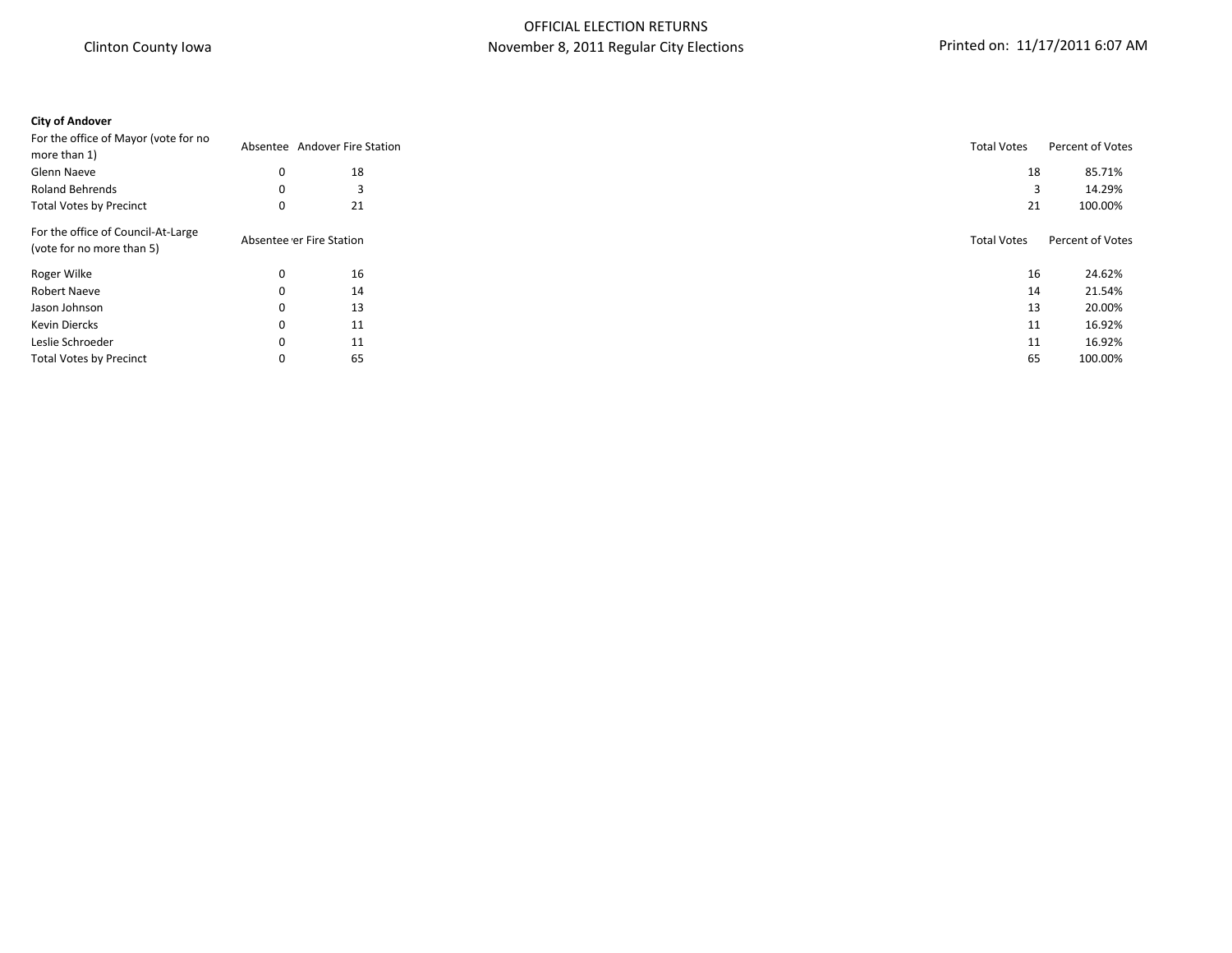# **City of Calamus**

|   |     | <b>Total Votes</b>                                   | Percent of Votes |
|---|-----|------------------------------------------------------|------------------|
|   | 34  | 36                                                   | 94.74%           |
| 0 | 2   |                                                      | 5.26%            |
|   | 36  | 38                                                   | 100.00%          |
|   |     | <b>Total Votes</b>                                   | Percent of Votes |
|   | 35  | 37                                                   | 33.04%           |
|   | 36  | 38                                                   | 33.93%           |
|   | 34  | 36                                                   | 32.14%           |
| 0 |     |                                                      | 0.89%            |
| 6 | 106 | 112                                                  | 100.00%          |
|   |     | Absentee Calamus Town Hall<br>Absentee nus Town Hall |                  |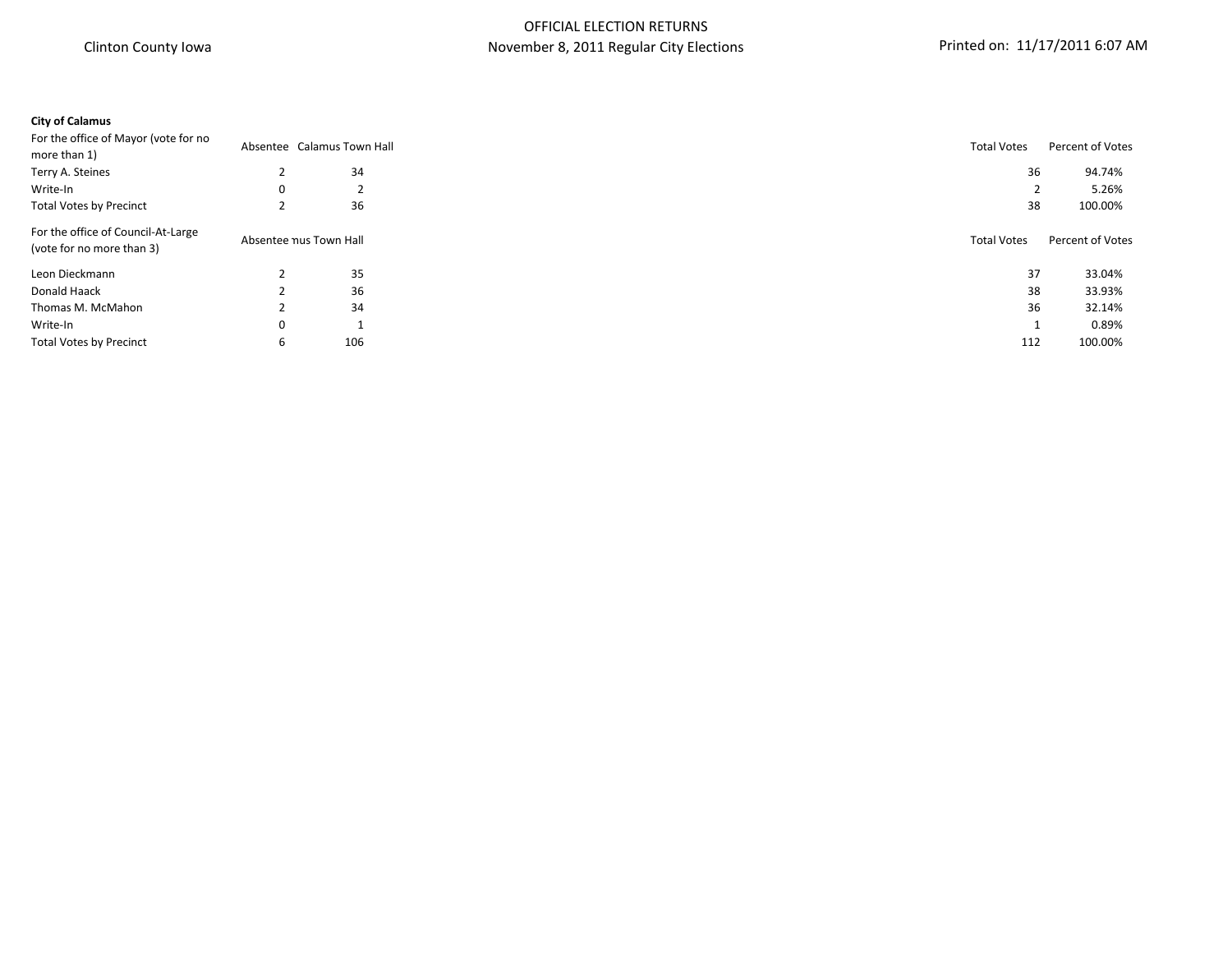# OFFICIAL ELECTION RETURNS November 8, 2011 Regular City Elections **Printed on: 11/17/2011 6:07 AM**

#### **City of Camanche**

| For the office of Mayor (vote for no                            |          |                |                |                    | Percent of Votes |
|-----------------------------------------------------------------|----------|----------------|----------------|--------------------|------------------|
| more than 1)                                                    | Absentee | Camanche 1     | Camanche 2     | <b>Total Votes</b> |                  |
| Charlie Blount                                                  | 0        | 9              | 6              | 15                 | 1.46%            |
| Kenneth A. Fahlbeck                                             | 30       | 262            | 263            | 555                | 53.94%           |
| James Robertson                                                 | 45       | 186            | 212            | 443                | 43.05%           |
| Gary Tucker Ruben                                               |          | $\overline{2}$ | 4              | 7                  | 0.68%            |
| Write-In                                                        | 0        | 5              | $\overline{4}$ | 9                  | 0.87%            |
| <b>Total Votes by Precinct</b>                                  | 76       | 464            | 489            | 1,029              | 100.00%          |
| For the office of Council-At-Large<br>(vote for no more than 2) | Absentee | Camanche 1     | Camanche 2     | <b>Total Votes</b> | Percent of Votes |
| Matt Blount                                                     | 19       | 189            | 148            | 356                | 18.28%           |
| <b>Bryant Gilbert</b>                                           | 4        | 47             | 40             | 91                 | 4.67%            |
| Eric M. Hosette                                                 | 42       | 178            | 217            | 437                | 22.43%           |
| Amber Metzger                                                   | 33       | 214            | 174            | 421                | 21.61%           |
| <b>Bill Simpson</b>                                             | 12       | 74             | 69             | 155                | 7.96%            |
| Paul Varner                                                     | 34       | 183            | 250            | 467                | 23.97%           |
| Write-In                                                        | 4        | 10             |                | 21                 | 1.08%            |
| <b>Total Votes by Precinct</b>                                  | 148      | 895            | 905            | 1,948              | 100.00%          |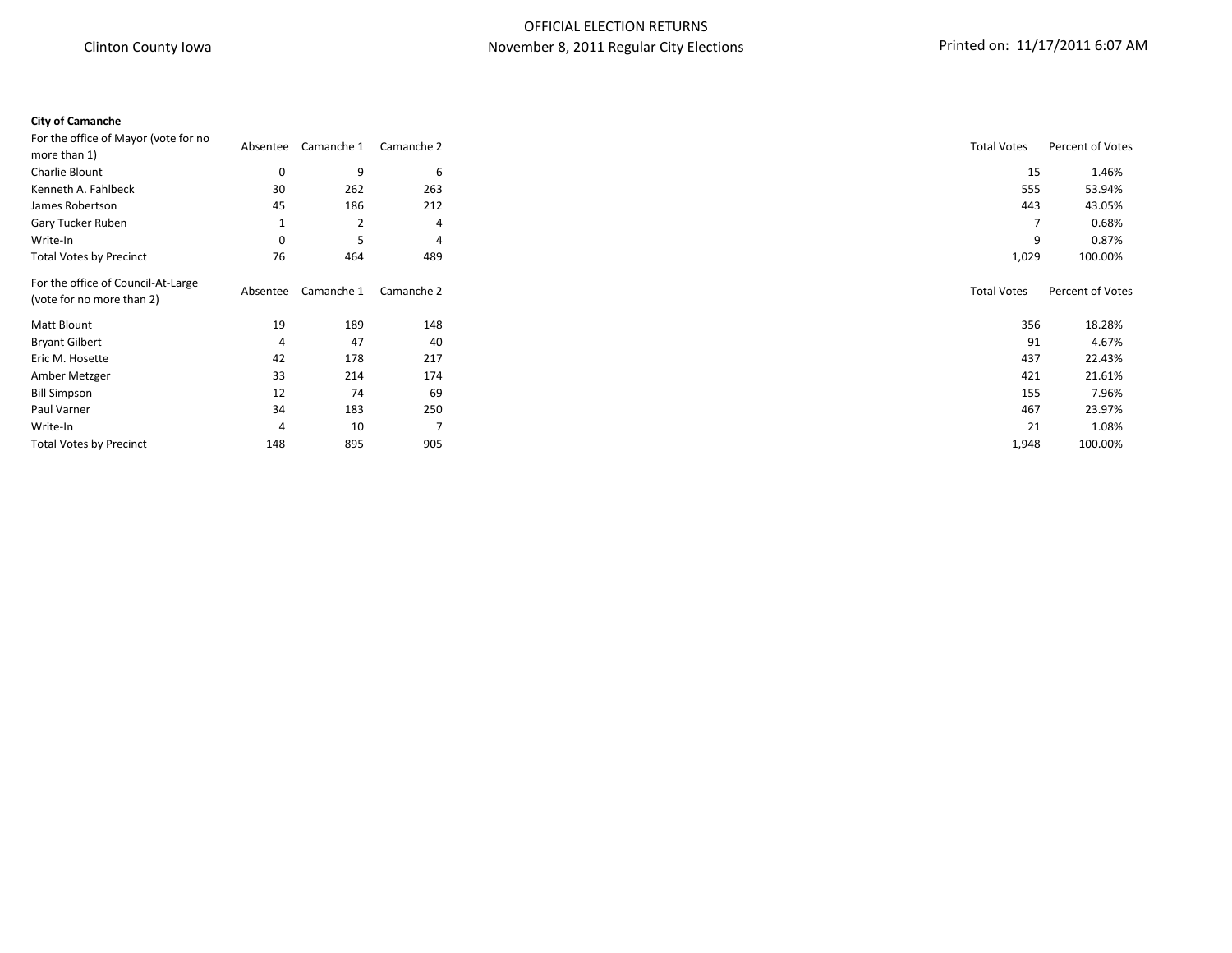### **City of Charlotte**

| For the office of Mayor (vote for no |    | Absentee Charlotte Activity Center | <b>Total Votes</b> | Percent of Votes |
|--------------------------------------|----|------------------------------------|--------------------|------------------|
| more than 1)                         |    |                                    |                    |                  |
| Marty J. Jahn                        |    | 48                                 | 55                 | 47.83%           |
| Peggy Sellnau                        | 8  | 52                                 | 60                 | 52.17%           |
| Write-In                             | 0  | 0                                  | 0                  | $0.00\%$         |
| <b>Total Votes by Precinct</b>       | 15 | 100                                | 115                | 100.00%          |
| For the office of Council-At-Large   |    |                                    |                    | Percent of Votes |
| (vote for no more than 2)            |    | Absentee Activity Center           | <b>Total Votes</b> |                  |
| Kellee Clarke                        | 8  | 46                                 | 54                 | 24.66%           |
| Perry Lamp                           |    | 77                                 | 86                 | 39.27%           |
| Robert A. Sullivan                   | ь  | 36                                 | 42                 | 19.18%           |
| Write-In                             |    | 33                                 | 37                 | 16.89%           |
| <b>Total Votes by Precinct</b>       | 27 | 192                                | 219                | 100.00%          |
|                                      |    |                                    |                    |                  |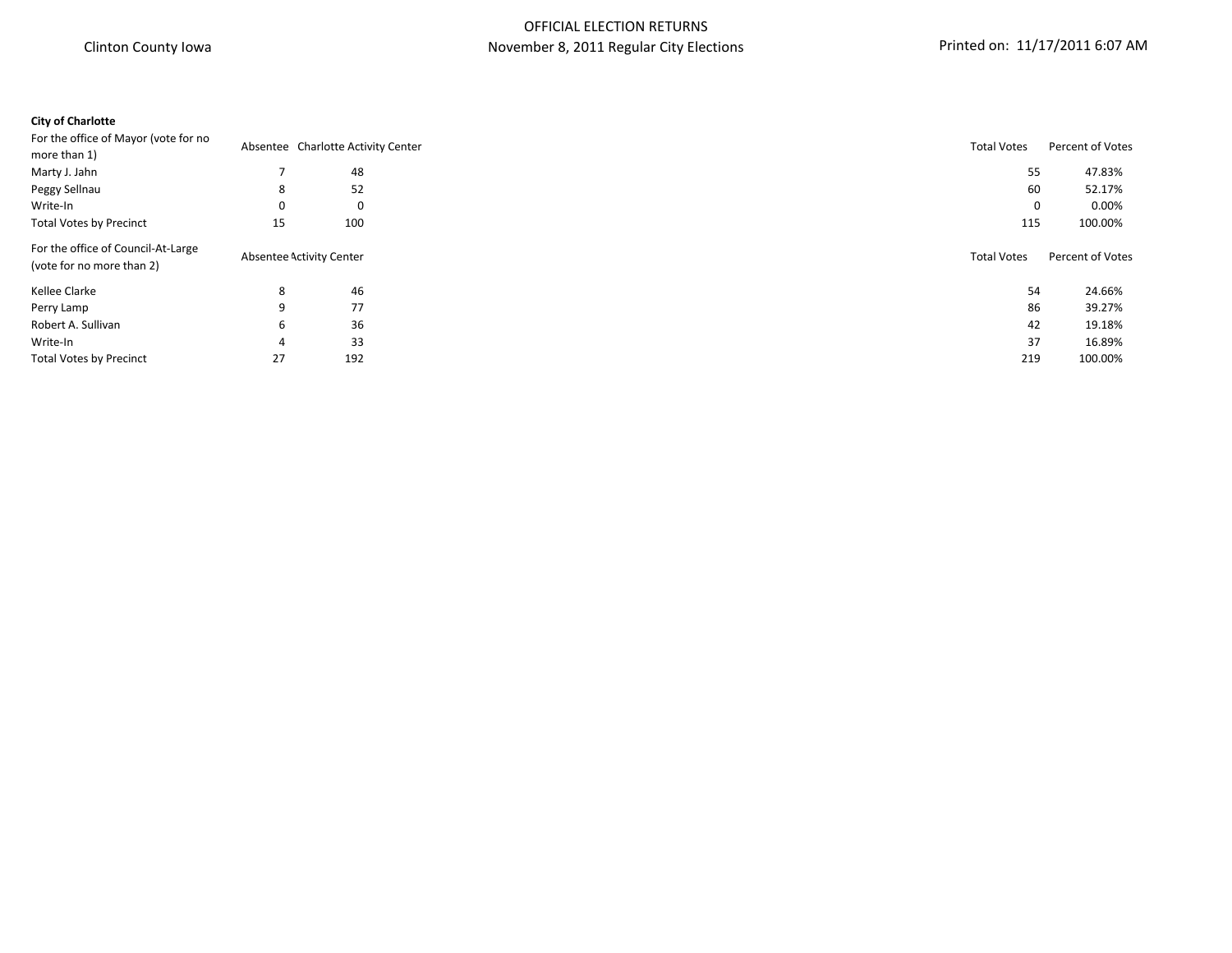#### OFFICIAL ELECTION RETURNS November 8, 2011 Regular City Elections Printed on: 11/17/2011 6:07 AM

#### **City of Clinton**

| For the office of Mayor (vote for no |          | Clinton 1-1 | Clinton 1-2 | Clinton 2-1 | Clinton 2-2 | Clinton 3-1 | Clinton 3-2 | Clinton 4-1 | Clinton 4-2 | <b>Total Votes</b> | <b>Percent of Votes</b> |
|--------------------------------------|----------|-------------|-------------|-------------|-------------|-------------|-------------|-------------|-------------|--------------------|-------------------------|
| more than 1)                         | Absentee |             |             |             |             |             |             |             |             |                    |                         |
| Ed O'Neill                           | 223      | 43          | 122         | 64          | 191         | 90          | 170         | 109         | 114         | 1,126              | 27.16%                  |
| Mark S. Vulich                       | 293      | 68          | 134         | 126         | 251         | 176         | 218         | 220         | 206         | 1,692              | 40.81%                  |
| LaMetta Wynn                         | 152      | 50          | 64          | 93          | 138         | 123         | 117         | 113         | 101         | 951                | 22.94%                  |
| Rodger Holm                          | 42       | 10          | 30          | 16          | 39          | 0           | 36          | 41          | 47          | 261                | 6.30%                   |
| Josh Meyer                           |          |             |             | 25          | 18          | 0           | 19          | 12          | 14          | 103                | 2.48%                   |
| Write-In                             |          |             |             |             |             |             |             | 4           |             | 13                 | 0.31%                   |
| <b>Total Votes by Precinct</b>       | 714      | 181         | 356         | 324         | 638         | 391         | 561         | 499         | 482         | 4.146              | 100.00%                 |

\*\* Unofficially a candidate for mayor needed 2,096 votes to win. No candidate achieved that threshold. According to the unofficial totals, candidates Mark Vulich & Ed O'Neill will appear on the ballot for a runoff election on December 6, 2011.

| For the office of Council-At-Large<br>(vote for no more than 1) | Absentee | Clinton 1-1 | Clinton 1-2 | Clinton 2-1 | Clinton 2-2 | Clinton 3-1 | Clinton 3-2 | Clinton 4-1 | Clinton 4-2 | <b>Total Votes</b> | Percent of Votes |
|-----------------------------------------------------------------|----------|-------------|-------------|-------------|-------------|-------------|-------------|-------------|-------------|--------------------|------------------|
| Jacob Couppee                                                   | 161      | 46          | 103         | 115         | 198         | 140         | 146         | 175         | 130         | 1,214              | 30.03%           |
| <b>Edward Krempel</b>                                           | 85       | 33          | 64          | 69          | 91          | 72          | 88          | 80          | 78          | 660                | 16.32%           |
| John Rowland                                                    | 438      | 95          | 166         | 131         | 320         | 208         | 312         | 218         | 235         | 2,123              | 52.51%           |
| Write-In                                                        |          |             |             |             |             |             |             | b           |             | 46                 | 1.14%            |
| <b>Total Votes by Precinct</b>                                  | 689      | 177         | 338         | 318         | 615         | 427         | 550         | 479         | 450         | 4,043              | 100.00%          |

\*\* John Rowland is the unofficial winner of the At-Large Council election. Number of votes needed to win is 2,023.

| For the office of 2nd Ward Council<br>(vote for no more than 1) | Absentee | Clinton 2-1 | Clinton 2-2 | <b>Total Votes</b> | Percent of Votes |
|-----------------------------------------------------------------|----------|-------------|-------------|--------------------|------------------|
| Julie Allesee                                                   | 105      | 148         | 344         | 597                | 50.59%           |
| James Leroy Brockett                                            | 33       | 50          | 106         | 189                | 16.02%           |
| Michael J. Kearney                                              | 80       | 118         | 189         | 387                | 32.80%           |
| Write-In                                                        | 0        | b           |             |                    | 0.59%            |
| <b>Total Votes by Precinct</b>                                  | 218      | 322         | 640         | 1,180              | 100.00%          |

\*\* Julie Allesee is the unofficial winner of the Ward 2 Council election. Number of votes needed to win is 591.

| For the office of 4th Ward Council<br>(vote for no more than 1) | Absentee | Clinton 4-1 | $\cap$ linton 4-2 | <b>Total Votes</b> | Percent of Votes |
|-----------------------------------------------------------------|----------|-------------|-------------------|--------------------|------------------|
| Paul Gassman                                                    | 163      | 427         | 387               | 977                | 95.69%           |
| Write-In                                                        |          | 22          | 15                | 44                 | 4.31%            |
| <b>Total Votes by Precinct</b>                                  | 170      | 449         | 402               | 1,021              | 100.00%          |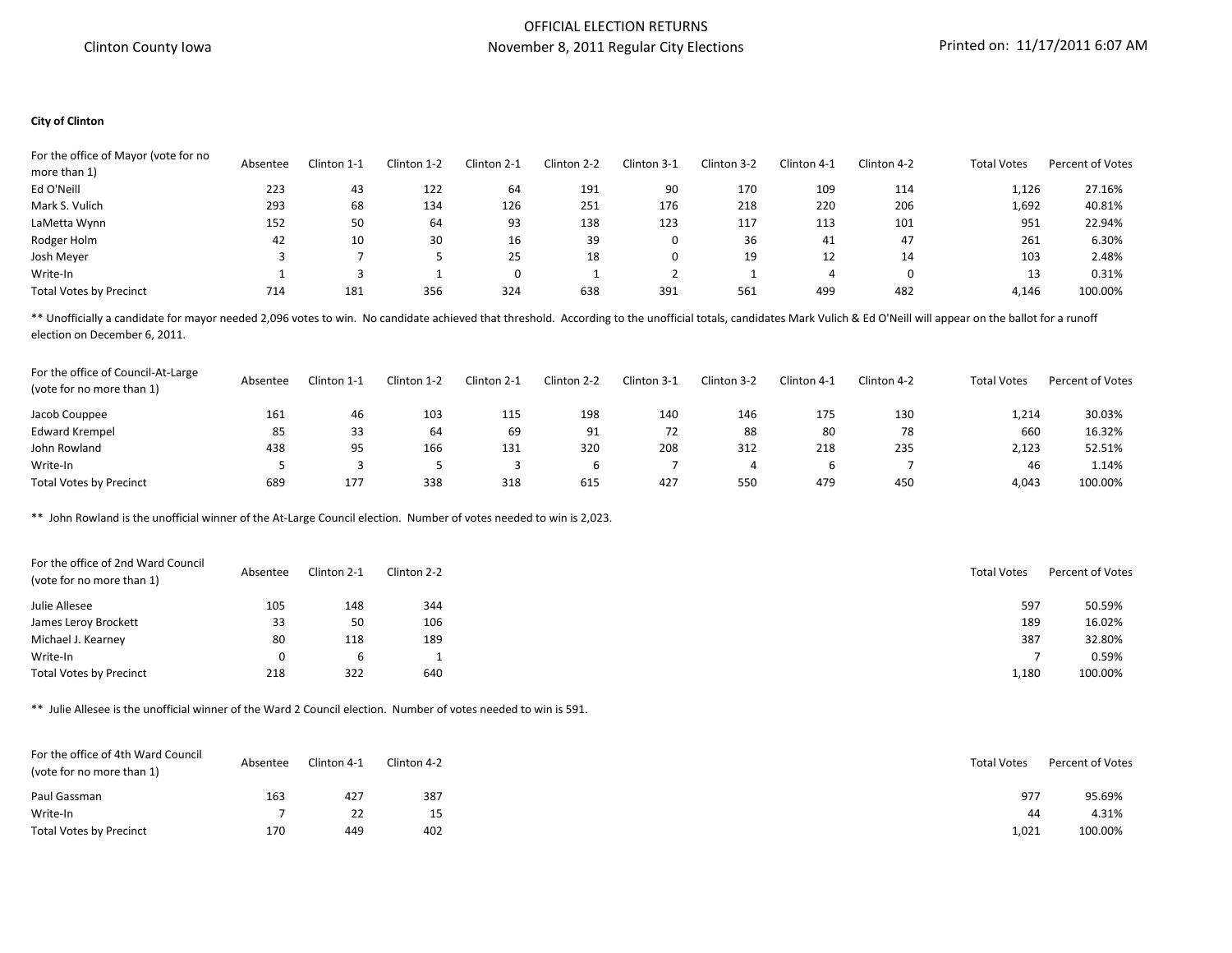# **City of Delmar** For the office of Mayor (vote for no or the online of major (recent of Votes Percent of Votes Absentee Grossman Hall Absentee Grossman Hall Absentee Grossman Hall Absentee Grossman Hall Absentee Grossman Hall Absentee Grossman Hall Absentee Grossman Hall Abse Patty Hardin 0 47 47 94.00% Write-In 0 3 3 6.00% Total Votes by Precinct and the community of the SO 50 50 50 50 50 100.00% of the state of the SO 50 50 50 100.00% For the office of Council-At-Large (vote for an our of voltage of voltage and votes and votes and votes and votes of Votes Percent of Votes Percent of Votes Absentee Grossman Hall Total Votes Percent of Votes Absentee Grossman Hall Total Votes Percent of Vo David Frett 0 48 48 32.88% Doug Goodall 0 49 49 33.56% Steve Jebsen  $\hphantom{\text{a}}$  and  $\hphantom{\text{a}}$  0  $\hphantom{\text{a}}$  46  $\hphantom{\text{a}}$  31.51%  $\hphantom{\text{a}}$  31.51%  $\hphantom{\text{a}}$ Write-In 0 3 3 2.05% Total Votes by Precinct **100.00%** 100.00% 100.000 146 100.000 146 100.000 146 100.000 146 100.000 146 100.000 146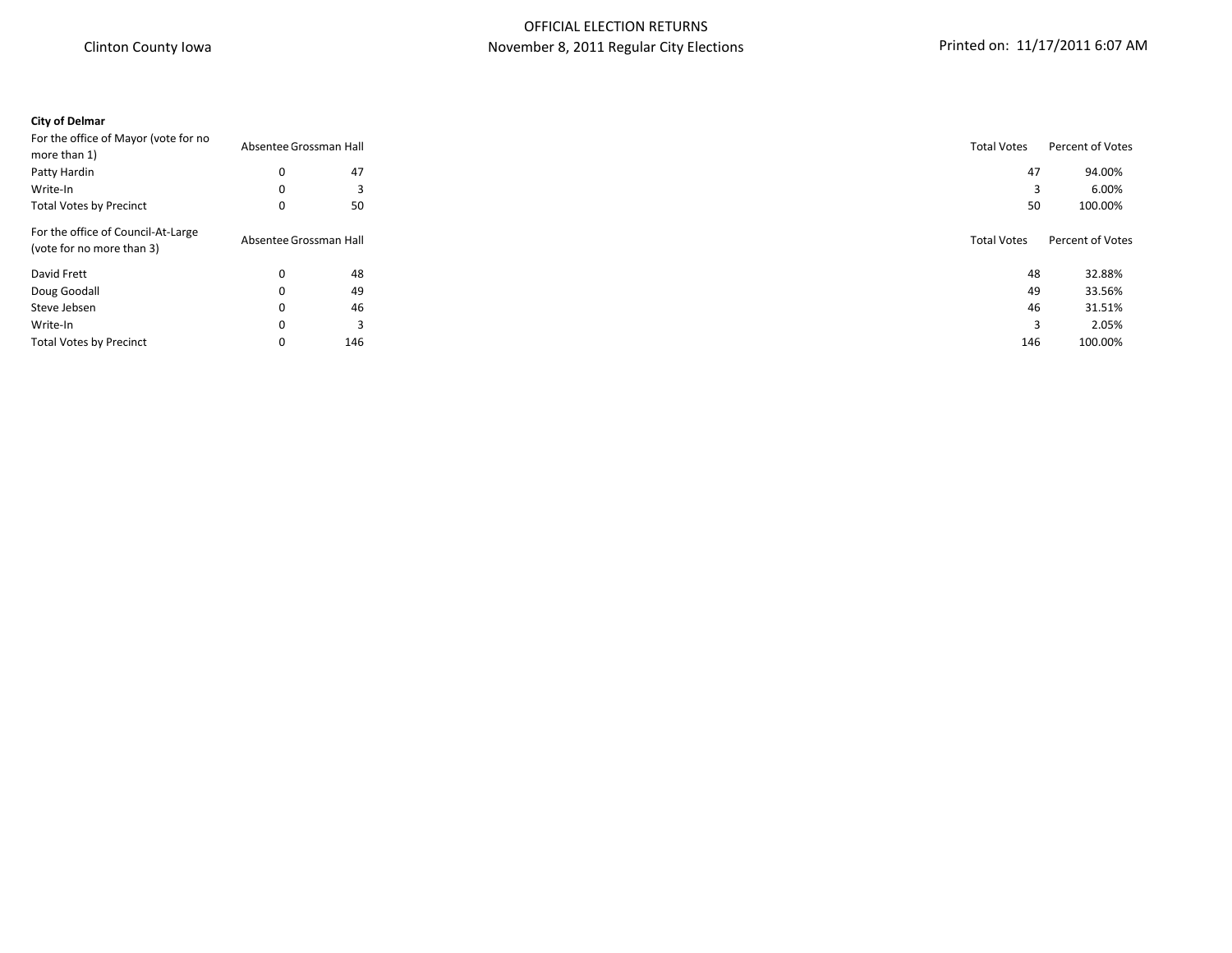| <b>City of DeWitt</b>                                           |          |          |          |                    |                  |
|-----------------------------------------------------------------|----------|----------|----------|--------------------|------------------|
| For the office of Mayor (vote for no<br>more than 1)            | Absentee | DeWitt 1 | DeWitt 2 | <b>Total Votes</b> | Percent of Votes |
| Donald J. Thiltgen                                              | 11       | 34       | 56       | 101                | 100.00%          |
| Write-In                                                        | $\Omega$ |          |          | 0                  |                  |
| <b>Total Votes by Precinct</b>                                  | 11       | 34       | 56       | 101                | 100.00%          |
| For the office of Council-At-Large<br>(vote for no more than 2) | Absentee | DeWitt 1 | DeWitt 2 | <b>Total Votes</b> | Percent of Votes |
| Kurt Ketelsen                                                   | 11       | 33       | 54       | 98                 | 49.00%           |
| Verlyn R. Scheckel                                              | 15       | 35       | 52       | 102                | 51.00%           |
| Write-In                                                        | $\Omega$ |          |          | 0                  |                  |
| <b>Total Votes by Precinct</b>                                  | 26       | 68       | 106      | 200                | 100.00%          |
| For the office of 1st Ward Council<br>(vote for no more than 1) | Absentee | DeWitt 1 |          | <b>Total Votes</b> | Percent of Votes |
| Luanne Smith                                                    | 8        | 34       |          | 42                 | 100.00%          |
| Write-In                                                        | $\Omega$ |          |          | 0                  |                  |
| <b>Total Votes by Precinct</b>                                  | 8        | 34       |          | 42                 | 100.00%          |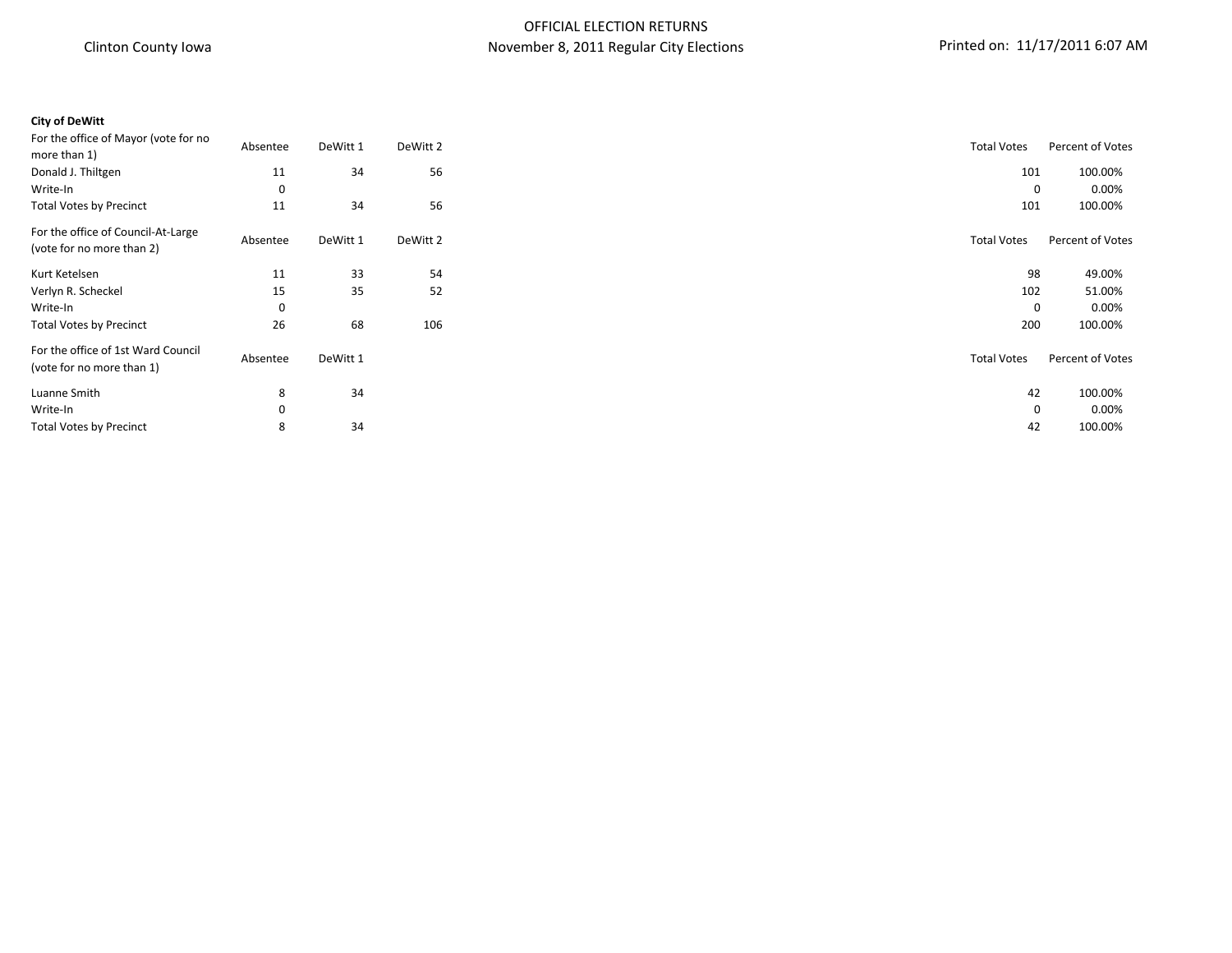#### **City of Goose Lake**

| For the office of Mayor (vote for no<br>more than 1)            | Absentee : Lake City Hall |    | <b>Total Votes</b> | Percent of Votes |
|-----------------------------------------------------------------|---------------------------|----|--------------------|------------------|
| Christina Schneider                                             | 0                         | 18 | 18                 | 81.82%           |
| Write-In                                                        | 0                         | 4  | 4                  | 18.18%           |
| <b>Total Votes by Precinct</b>                                  | 0                         | 22 | 22                 | 100.00%          |
| For the office of Council-At-Large<br>(vote for no more than 2) | Absentee ! Lake City Hall |    | <b>Total Votes</b> | Percent of Votes |
| Patsey C. Farrell                                               |                           | 16 | 16                 | 33.33%           |
| Kim Point                                                       | 0                         | 19 | 19                 | 39.58%           |
| Write-In                                                        | 0                         | 13 | 13                 | 27.08%           |
| <b>Total Votes by Precinct</b>                                  |                           | 48 | 48                 | 100.00%          |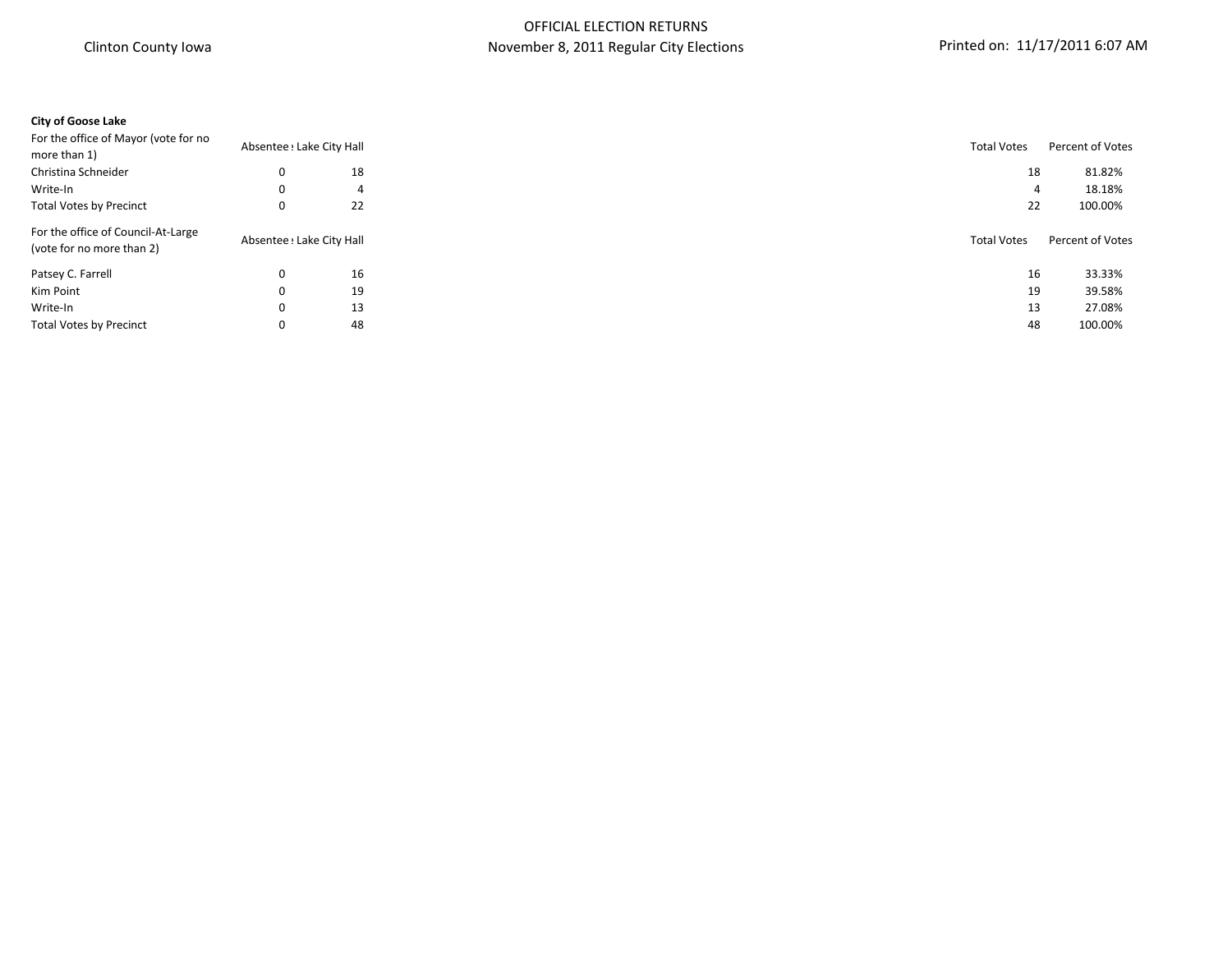### **City of Grand Mound**

| For the office of Mayor (vote for no                            |   |                         |                                         |                    | Percent of Votes |
|-----------------------------------------------------------------|---|-------------------------|-----------------------------------------|--------------------|------------------|
| more than 1)                                                    |   |                         | Absentee Grand Mound Community Building | <b>Total Votes</b> |                  |
| Daniel Behr                                                     |   | 42                      |                                         | 43                 | 93.48%           |
| Write-In                                                        | 0 |                         |                                         |                    | 6.52%            |
| <b>Total Votes by Precinct</b>                                  |   | 45                      |                                         | 46                 | 100.00%          |
| For the office of Council-At-Large<br>(vote for no more than 2) |   | Absentee unity Building |                                         | <b>Total Votes</b> | Percent of Votes |
| Michael Lawson                                                  |   | 45                      |                                         | 46                 | 48.94%           |
| Darrell Warren                                                  |   | 45                      |                                         | 46                 | 48.94%           |
| Write-In                                                        | 0 | 2                       |                                         |                    | 2.13%            |
| <b>Total Votes by Precinct</b>                                  |   | 92                      |                                         | 94                 | 100.00%          |
|                                                                 |   |                         |                                         |                    |                  |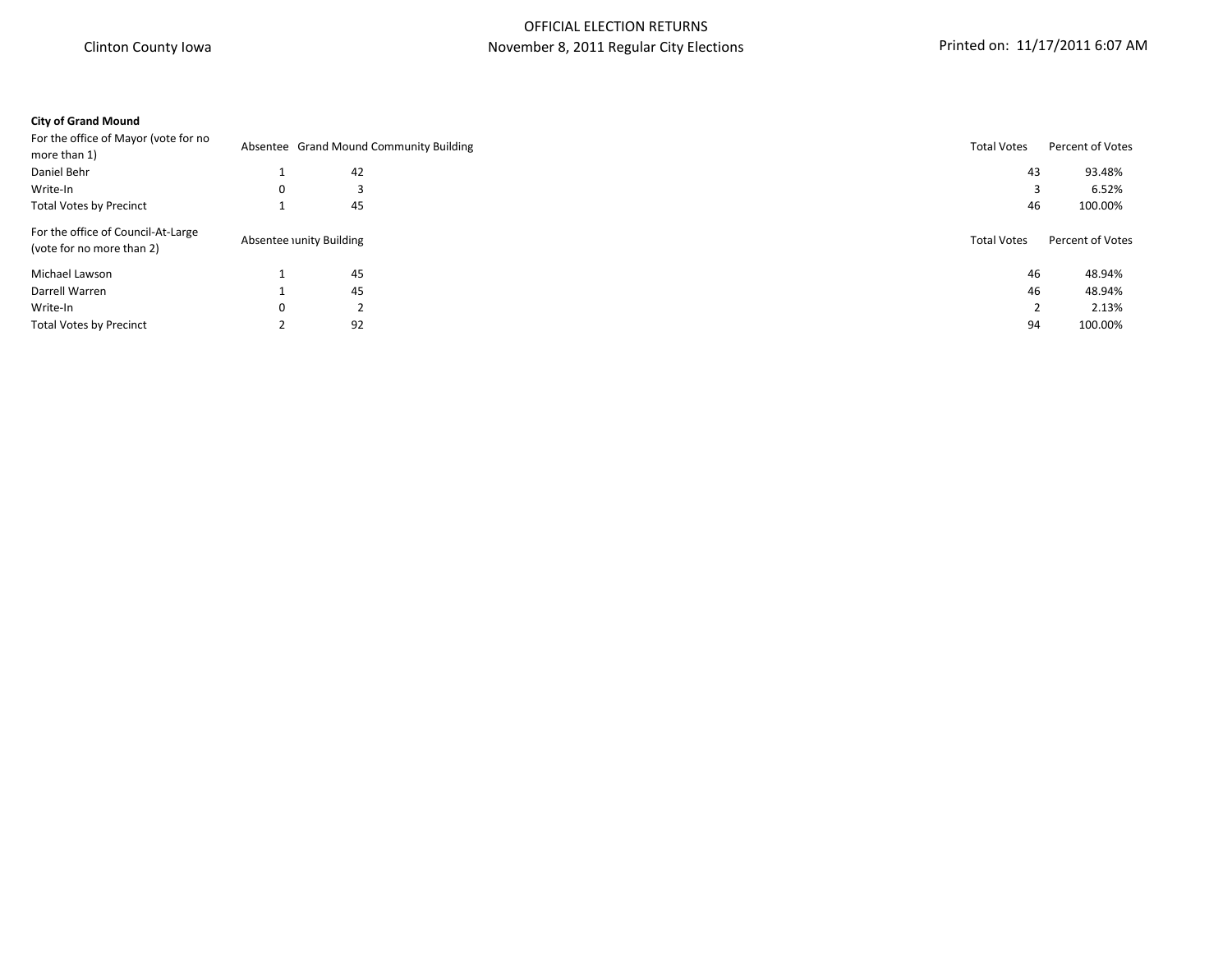#### **City of Lost Nation**

|          |    |                          | Percent of Votes                                                                                 |
|----------|----|--------------------------|--------------------------------------------------------------------------------------------------|
|          |    |                          |                                                                                                  |
|          | 41 |                          | 95.65%                                                                                           |
| $\Omega$ | ∠  |                          | 4.35%                                                                                            |
|          | 43 |                          | 100.00%                                                                                          |
|          |    | <b>Total Votes</b>       | Percent of Votes                                                                                 |
| 0        | 24 |                          | 25.81%                                                                                           |
|          | 6  |                          | 9.68%                                                                                            |
| 0        | 28 |                          | 30.11%                                                                                           |
|          | 24 |                          | 29.03%                                                                                           |
| 0        |    |                          | 5.38%                                                                                            |
| b        | 87 |                          | 100.00%                                                                                          |
|          |    | Absentee art Parish Hall | Absentee Sacred Heart Parish Hall<br><b>Total Votes</b><br>44<br>46<br>24<br>9<br>28<br>27<br>93 |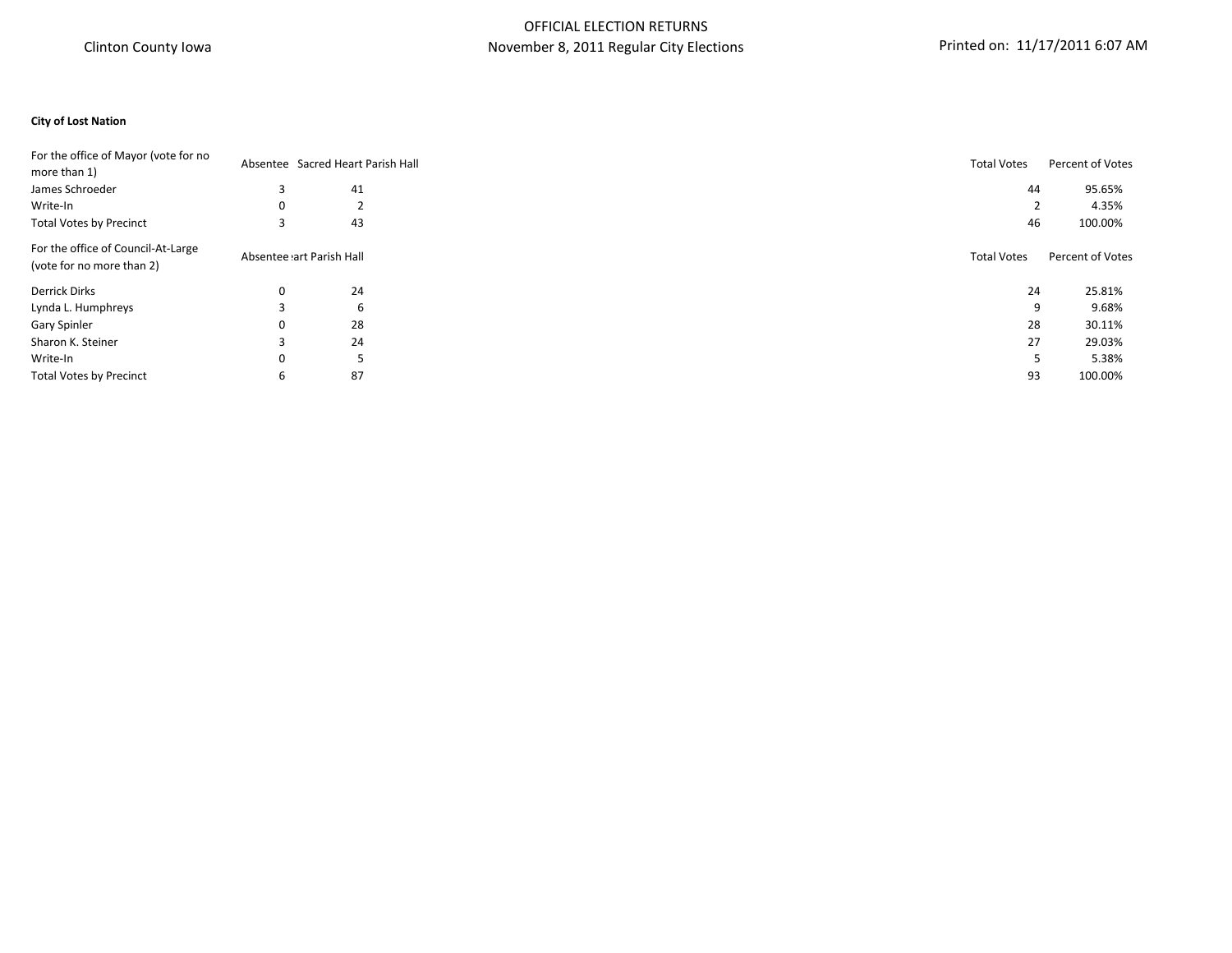### **City of Low Moor**

|   |     |                                                    | Percent of Votes                                                          |
|---|-----|----------------------------------------------------|---------------------------------------------------------------------------|
|   |     |                                                    |                                                                           |
| 0 | 32  |                                                    | 50.79%                                                                    |
| 0 | 31  |                                                    | 49.21%                                                                    |
| 0 | 63  |                                                    | 100.00%                                                                   |
|   |     | <b>Total Votes</b>                                 | Percent of Votes                                                          |
| 0 | 53  |                                                    | 28.80%                                                                    |
| 0 | 59  |                                                    | 32.07%                                                                    |
|   | 30  |                                                    | 16.30%                                                                    |
| 0 | 29  |                                                    | 15.76%                                                                    |
| 0 | 13  |                                                    | 7.07%                                                                     |
|   | 184 |                                                    | 100.00%                                                                   |
|   |     | Absentee unity Building<br>Absentee unity Building | <b>Total Votes</b><br>32<br>31<br>63<br>53<br>59<br>30<br>29<br>13<br>184 |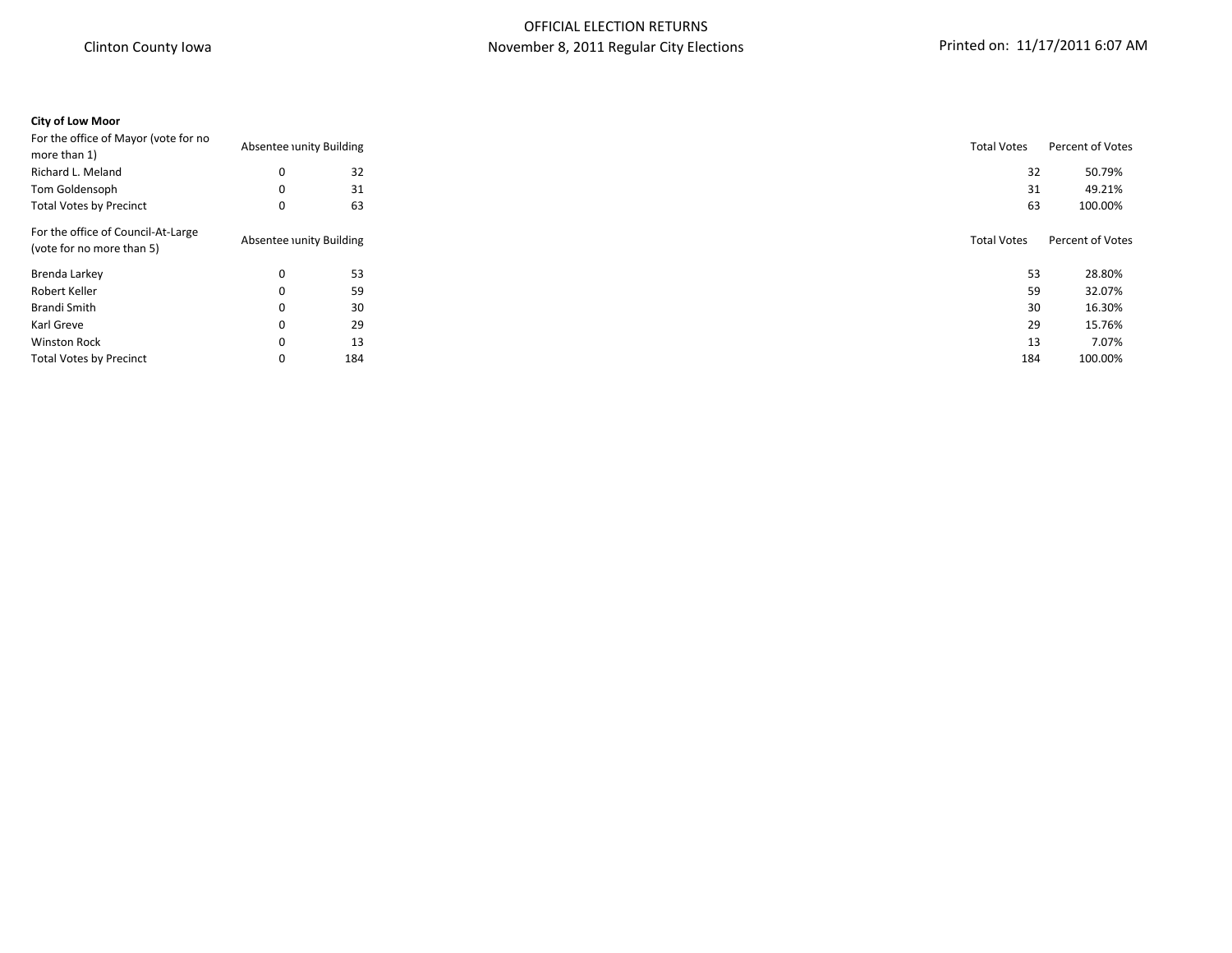# **City of Toronto**

| For the office of Mayor (vote for no                            | Absentee to Fire Station |    | <b>Total Votes</b> | Percent of Votes |
|-----------------------------------------------------------------|--------------------------|----|--------------------|------------------|
| more than 1)                                                    |                          |    |                    |                  |
| Amber Hayes                                                     |                          | 10 | 11                 | 52.38%           |
| Brenda Kay                                                      | 0                        | 3  | 3                  | 14.29%           |
| Write-In                                                        |                          | 6  |                    | 33.33%           |
| <b>Total Votes by Precinct</b>                                  |                          | 19 | 21                 | 100.00%          |
| For the office of Council-At-Large<br>(vote for no more than 5) | Absentee to Fire Station |    | <b>Total Votes</b> | Percent of Votes |
| William E. Eiselstein                                           |                          | 17 | 18                 | 18.56%           |
| <b>Bruce Ewoldt</b>                                             |                          | 15 | 18                 | 18.56%           |
| Brenda Kay                                                      |                          | 14 | 17                 | 17.53%           |
| Elba Scheper                                                    |                          | 12 | 14                 | 14.43%           |
| Dana Pelley                                                     |                          | 8  | 9                  | 9.28%            |
| Write-In                                                        |                          | 16 | 21                 | 21.65%           |
| <b>Total Votes by Precinct</b>                                  | 15                       | 82 | 97                 | 100.00%          |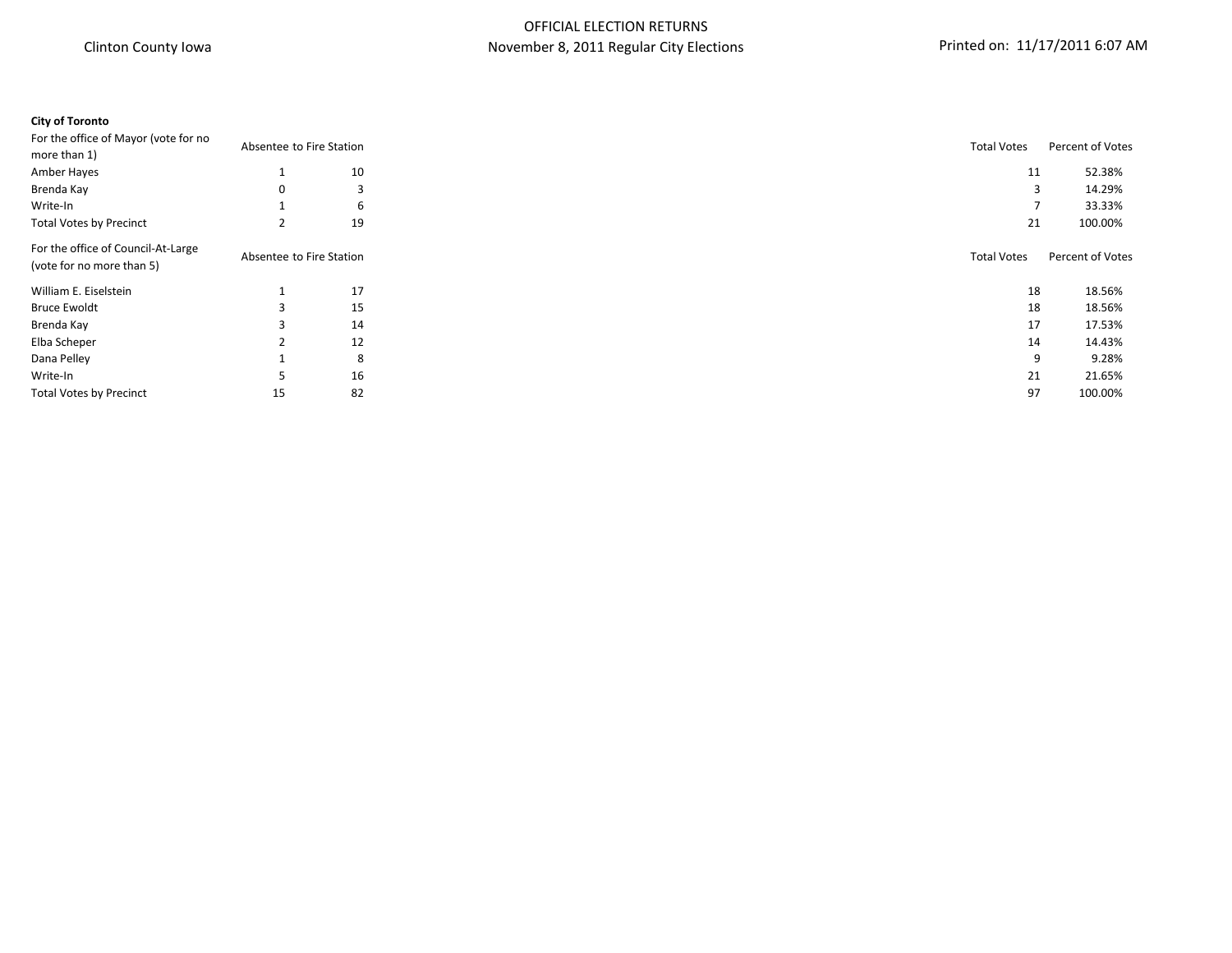# **City of Welton**

| For the office of Mayor (vote for no<br>Absentee on Fire Station |                          |    | <b>Total Votes</b> | Percent of Votes |
|------------------------------------------------------------------|--------------------------|----|--------------------|------------------|
| more than 1)                                                     |                          |    |                    |                  |
| Glen D. Boswell                                                  |                          | 37 | 39                 | 90.70%           |
| Leann G. Larsen                                                  | 0                        | 4  | 4                  | 9.30%            |
| Write-In                                                         | 0                        | 0  | 0                  | 0.00%            |
| <b>Total Votes by Precinct</b>                                   |                          | 41 | 43                 | 100.00%          |
| For the office of Council-At-Large<br>(vote for no more than 2)  | Absentee on Fire Station |    | <b>Total Votes</b> | Percent of Votes |
| Dena Manderscheid                                                |                          | 37 | 39                 | 50.65%           |
| Ed Novak                                                         |                          | 34 | 36                 | 46.75%           |
| Write-In                                                         | 0                        | 2  |                    | 2.60%            |
| <b>Total Votes by Precinct</b>                                   | 4                        | 73 | 77                 | 100.00%          |
|                                                                  |                          |    |                    |                  |